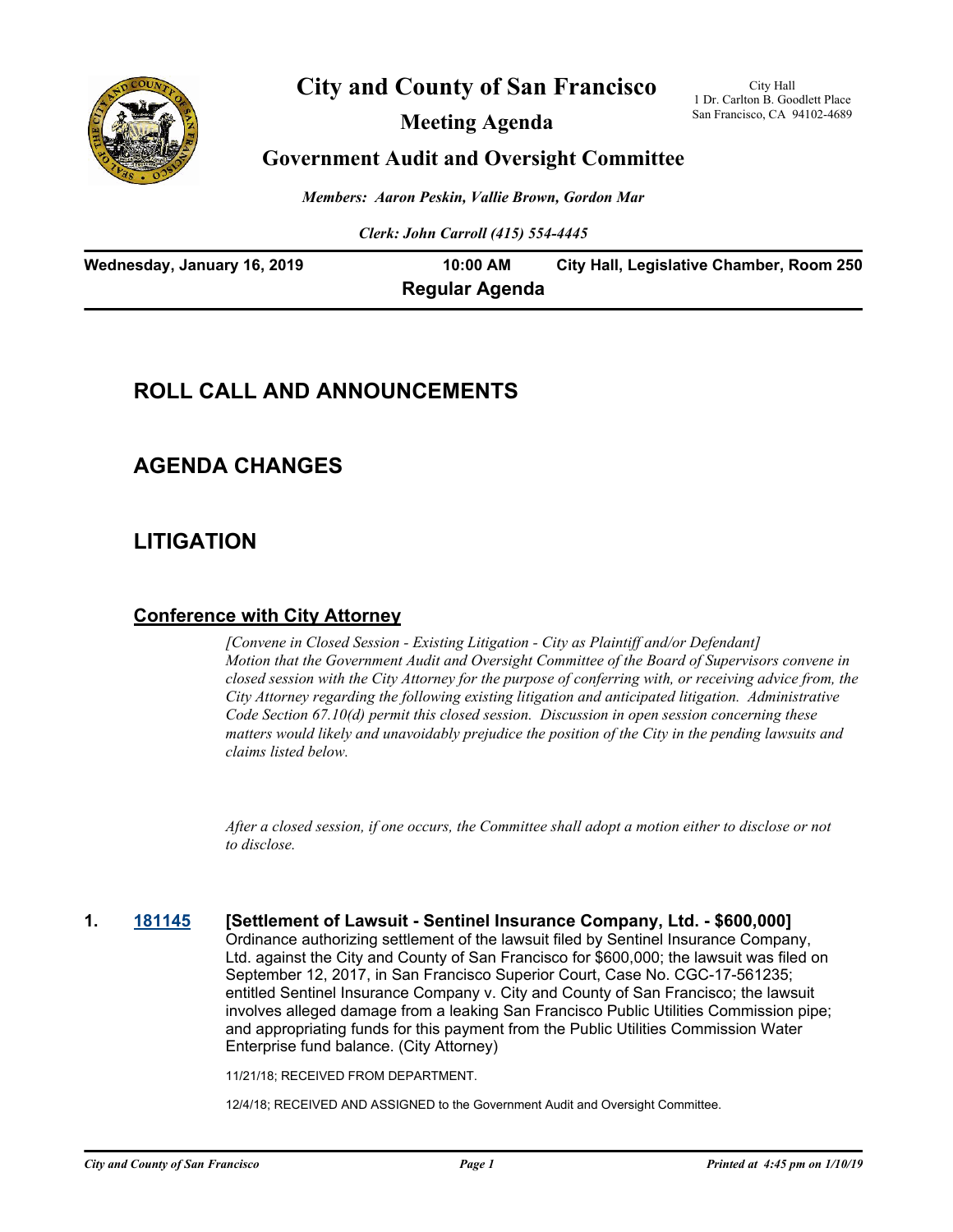#### **2. [181146](http://sfgov.legistar.com/gateway.aspx?m=l&id=34015) [Settlement of Unlitigated Claims - Sherry Jackson - \$105,000; Related Appropriation Wastewater Enterprise Fund Balance]**

Ordinance approving the settlement of the unlitigated claims filed by Sherry Jackson against the City and County of San Francisco for \$105,000; the claims were filed on May 1, 2018; the claims involve alleged property damages due to sewer flooding; appropriating \$105,000 from Public Utilities Commission Wastewater Enterprise fund balance for payment of settlement. (City Attorney)

11/21/18; RECEIVED FROM DEPARTMENT.

12/4/18; RECEIVED AND ASSIGNED to the Government Audit and Oversight Committee.

#### **3. [181147](http://sfgov.legistar.com/gateway.aspx?m=l&id=34016) [Settlement of Unlitigated Claim - Jeffrey K. Schalk - \$43,719.45]**

Resolution approving the settlement of the unlitigated claim filed by Jeffrey K. Schalk against the City and County of San Francisco for \$43,719.45; the claim was filed on May 9, 2018; the claim involves alleged property damages due to sewer flooding. (City Attorney)

11/21/18; RECEIVED FROM DEPARTMENT.

12/4/18; RECEIVED AND ASSIGNED to the Government Audit and Oversight Committee.

#### **4. [181148](http://sfgov.legistar.com/gateway.aspx?m=l&id=34017) [Settlement of Unlitigated Claim - Veritas-B Mezz 1, LLC - \$2,035,769]**

Resolution approving the settlement of the unlitigated claim filed by Veritas-B Mezz 1, LLC, against the City and County of San Francisco for \$2,035,769; the claim was filed on June 12, 2018; the claim involves an alleged overpayment of transfer tax. (City Attorney)

11/21/18; RECEIVED FROM DEPARTMENT.

12/4/18; RECEIVED AND ASSIGNED to the Government Audit and Oversight Committee.

#### **5. [181181](http://sfgov.legistar.com/gateway.aspx?m=l&id=34050) [Settlement of Unlitigated Claim - CDC San Francisco LLC - \$1,413,017.47]** Resolution approving the settlement of the unlitigated claim filed by CDC San Francisco LLC, against the City and County of San Francisco for \$1,413,017.47 plus statutory interest; the claim was filed on June 15, 2018; the claim involves a refund of property taxes after a reduction in assessed value by the Assessment Appeals Board on January

12/3/18; RECEIVED FROM DEPARTMENT.

12/11/18; RECEIVED AND ASSIGNED to the Government Audit and Oversight Committee.

#### *[Elect To Disclose]*

8, 2018. (City Attorney)

*Motion that the Board finds it is in the public interest to disclose information discussed in closed session, and directs the Chair immediately to disclose that information.*

#### *[Elect Not To Disclose]*

*Motion that the Committee finds that it is in the best interest of the public that the Committee elect at this time not to disclose its closed session deliberations listed above.*

# **ADJOURNMENT**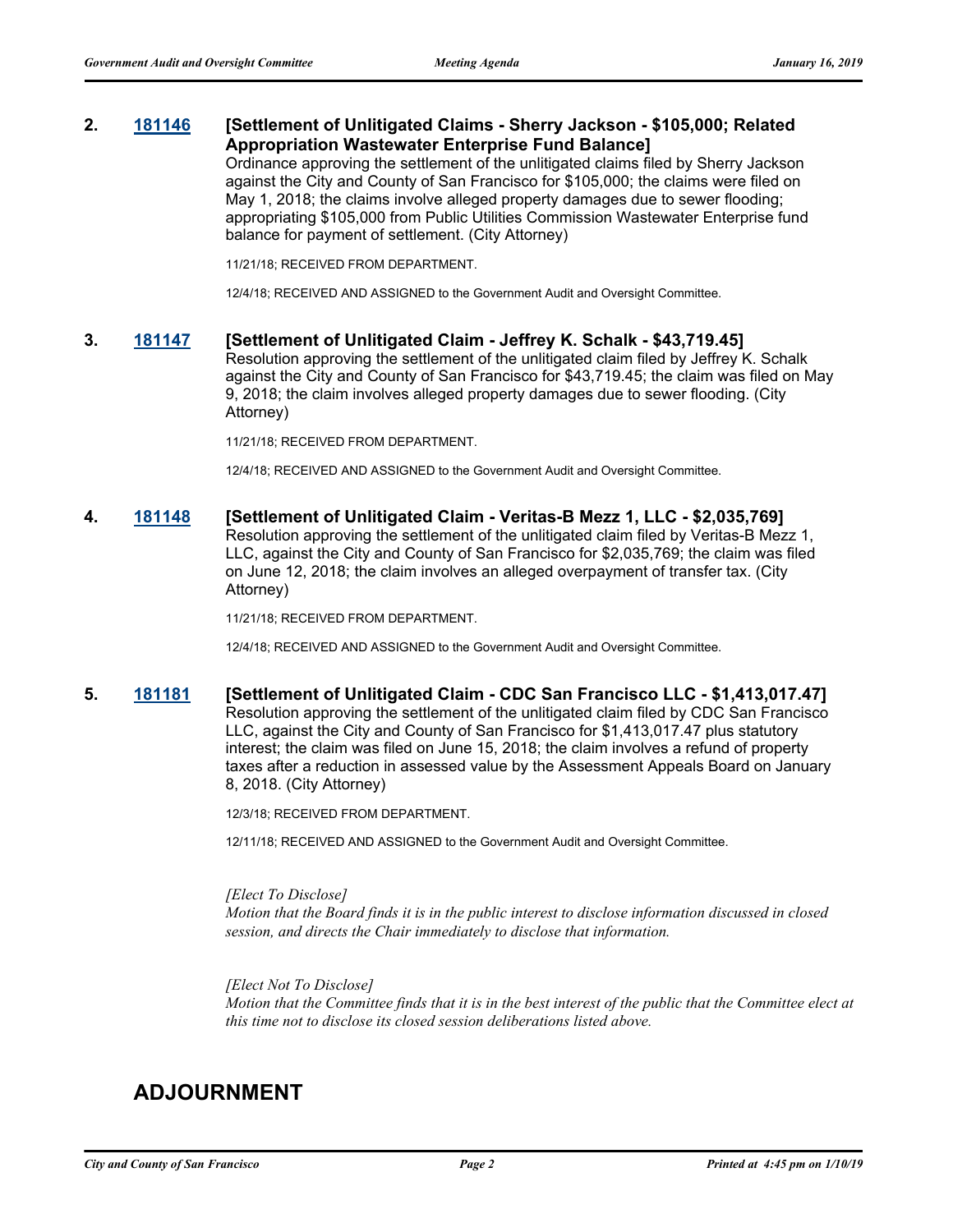# **LEGISLATION UNDER THE 30-DAY RULE**

*NOTE: The following legislation will not be considered at this meeting. Board Rule 3.22 provides that when an Ordinance or Resolution is introduced which would CREATE OR REVISE MAJOR CITY POLICY, the Committee to which the legislation is assigned shall not consider the legislation until at least thirty days after the date of introduction. The provisions of this rule shall not apply to the routine operations of the departments of the City or when a legal time limit controls the hearing timing. In general, the rule shall not apply to hearings to consider subject matter when no legislation has been presented, nor shall the rule apply to resolutions which simply URGE action to be taken.*

*(There is no legislation pending under the 30-Day Rule.)*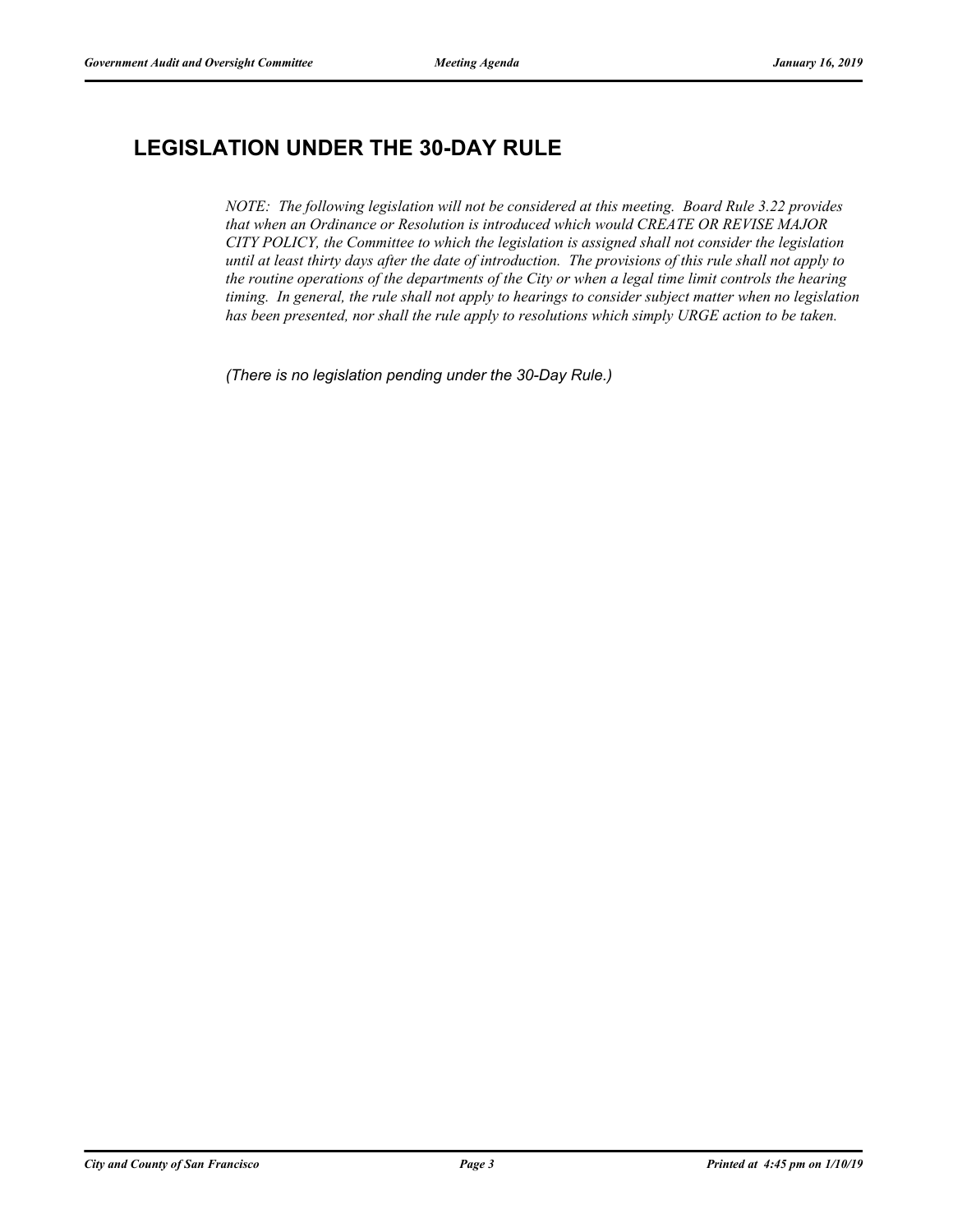#### **Agenda Item Information**

Each item on the Consent or Regular agenda may include the following documents:

1) Legislation, 2) Budget and Legislative Analyst report,

3) Department or Agency cover letter and/or report, 4) Public correspondence

Items will be available for review at City Hall, 1 Dr. Carlton B. Goodlett Place, Room 244, Reception Desk.

#### **Meeting Procedures**

The Board of Supervisors is the legislative body of the City and County of San Francisco. The Board has several standing committees where ordinances and resolutions are the subject of hearings at which members of the public are urged to testify. The full Board does not hold a second public hearing on measures which have been heard in committee.

Board procedures do not permit: 1) persons in the audience to vocally express support or opposition to statements by Supervisors or by other persons testifying; 2) ringing and use of cell phones, pagers, and similar sound-producing electronic devices; 3) bringing in or displaying signs in the meeting room; and 4) standing in the meeting room.

Each member of the public will be allotted the same maximum number of minutes to speak as set by the President or Chair at the beginning of each item or public comment, excluding City representatives, except that public speakers using interpretation assistance will be allowed to testify for twice the amount of the public testimony time limit. If simultaneous interpretation services are used, speakers will be governed by the public testimony time limit applied to speakers not requesting interpretation assistance. Members of the public who want a document placed on the overhead for display should clearly state such and subsequently remove the document when they want the screen to return to live coverage of the meeting.

IMPORTANT INFORMATION: The public is encouraged to testify at Committee meetings. Persons unable to attend the meeting may submit to the City, by the time the proceedings begin, written comments regarding the agenda items. These comments will be made a part of the official public record and shall be brought to the attention of the Board of Supervisors. Written communications should be submitted to the Clerk of the Board or Clerk of the Committee: 1 Dr. Carlton B. Goodlett Place, Room 244, San Francisco, CA 94102. Communications not received prior to the hearing may be delivered to the Clerk of the Board or Clerk of the Committee at the hearing and you are encouraged to bring enough copies for distribution to all of its members.

LAPTOP COMPUTER FOR PRESENTATIONS: Contact City Hall Media Services at (415) 554-7490 to coordinate the use of the laptop computer for presentations. Presenters should arrive 30 minutes prior to the meeting to test their presentations on the computer.

COPYRIGHT: System content that is broadcasted live during public proceedings is secured by High-bandwidth Digital Content Protection (HDCP), which prevents copyrighted or encrypted content from being displayed or transmitted through unauthorized devices. Members of the public who utilize chamber digital, audio and visual technology may not display copyrighted or encrypted content during public proceedings.

AGENDA PACKET: Available for review in the Office of the Clerk of the Board, City Hall, 1 Dr.Carlton B Goodlett Place, Room 244, or on the internet at http://www.sfbos.org/meetings. Meetings are cablecast on SFGovTV, the Government Channel 26. For DVD copies and scheduling call (415) 554-4188.

LANGUAGE INTERPRETERS: Requests must be received at least 48 hours in advance of the meeting to help ensure availability. Contact Peggy Nevin at (415) 554-5184. AVISO EN ESPAÑOL: La solicitud para un traductor debe recibirse antes de mediodía de el viernes anterior a la reunion. Llame a Peggy Nevin at (415) 554-5184. Paunawa: Ang mga kahilingan ay kailangang matanggap sa loob ng 48 oras bago mag miting upang matiyak na matutugunan ang mga hiling. Mangyaring tumawag ka sa (415) 554-5184.